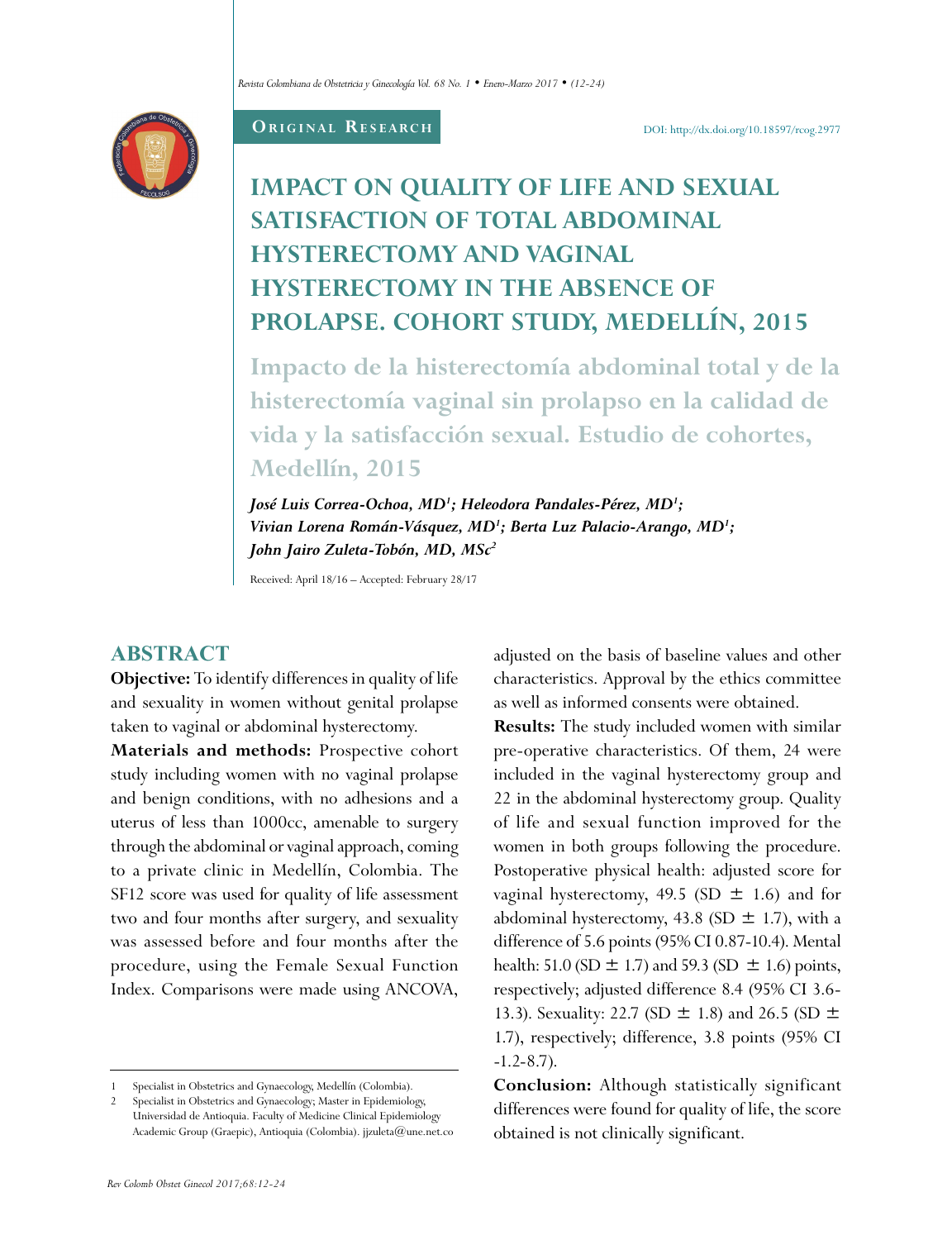**Key words:** Hysterectomy, vaginal hysterectomy, quality of life, sexuality.

### **RESUMEN**

**Objetivo:** identificar diferencias en calidad de vida y sexualidad en mujeres sin prolapso genital intervenidas con histerectomía vaginal o abdominal. **Materiales y métodos:** estudio de cohortes prospectivo. Se incluyeron mujeres sin prolapso vaginal con condiciones benignas, sin adherencias, con útero menor de 1000 cc, que fueran susceptibles de ser intervenidas tanto por vía abdominal como vaginal en una clínica privada de Medellín, Colombia. Evaluación de calidad de vida con la escala SF-12 antes, a los 2 y 4 meses posquirúrgico y de la sexualidad con la escala Índice de Función Sexual Femenina, antes y a los 4 meses posoperatorio. Comparaciones con ANCOVA ajustadas por los valores basales y por otras características. Se contó con aprobación de comité de ética y se tomó consentimiento informado.

**Resultados:** se incluyeron 24 mujeres en el grupo de histerectomía vaginal y 22 en el grupo de histerectomía abdominal, con características similares antes de la cirugía. Ambos grupos mejoraron en calidad de vida y en satisfacción sexual después del procedimiento. Los puntajes para histerectomía vaginal e histerectomía abdominal fueron, respectivamente: salud física posoperatoria: puntaje ajustado en histerectomía vaginal 49,5 (DE  $\pm$  1,6) e histerectomía abdominal 43,8 (DE  $\pm$  1,7), diferencia 5,6 puntos (IC 95%: 0,87-10,4). Salud mental: 51,0 (DE  $\pm$  1,7) y 59,3 (DE  $\pm$  1,6) puntos, respectivamente, diferencia ajustada 8,4 (IC 95%: 3,6-13,3). Sexualidad: 22,7 (DE  $\pm$  1,8) y 26,5 (DE  $\pm$  1,7), respectivamente, diferencia 3,8 puntos (IC 95%: -1,2-8,7).

**Conclusión:** aunque se encontraron diferencias estadísticamente significativas en la calidad de vida, el puntaje alcanzado no es clínicamente significativo. Es factible realizar histerectomía vaginal a mujeres sin prolapso, sin incrementar la morbilidad temprana. **Palabras clave:** histerectomía, histerectomía vaginal, calidad de vida, sexualidad.

## **INTRODUCTION**

Hysterectomy is the major surgical procedure performed most frequently in gynaecology, and close to 90% of the time it is performed for benign reasons (1). The vaginal approach is the least invasive and is associated with shorter recovery time, less complications, lower costs and better cosmetic results. For this reason, the American Association of Gynaecologic Laparoscopists, in agreement with the American College of Obstetricians and Gynecologists, recommends it as the preferred approach in benign conditions (2). Notwithstanding, it is performed less frequently than the abdominal o laparoscopic approaches, even in countries where the proportion of vaginal hysterectomies has increased over the past few years (3).

The Education Committee of the United States Society of Gynaecologic Surgeons identifies three critical factors associated with the underuse of vaginal hysterectomy: inadequate training as a result of the lower number of surgeries performed during the residency; difficulty maintaining surgical skills due to the low number of procedures; and increased marketing and awareness of alternative techniques. Consequently, it suggests that promoting changes in these three areas may increase the use of this technique based on evidence regarding the vaginal approach as the initial approach to hysterectomy (2). If non stringent criteria are applied, the number of candidates for vaginal hysterectomy may increase by 30% (2, 4). Some authors advocate the use of simple algorithms for the selection of candidates to vaginal hysterectomy in the absence of prolapse (5), and it has even been shown that staff in training may achieve high rates of success in women selected using defined criteria (6). In Colombia, successful experiences using the vaginal hysterectomy technique in the absence of prolapse have already been documented (7), and it has been found that, if performed by people with training and using adequate surgical instruments, it is a viable option for the management of benign uterine disease.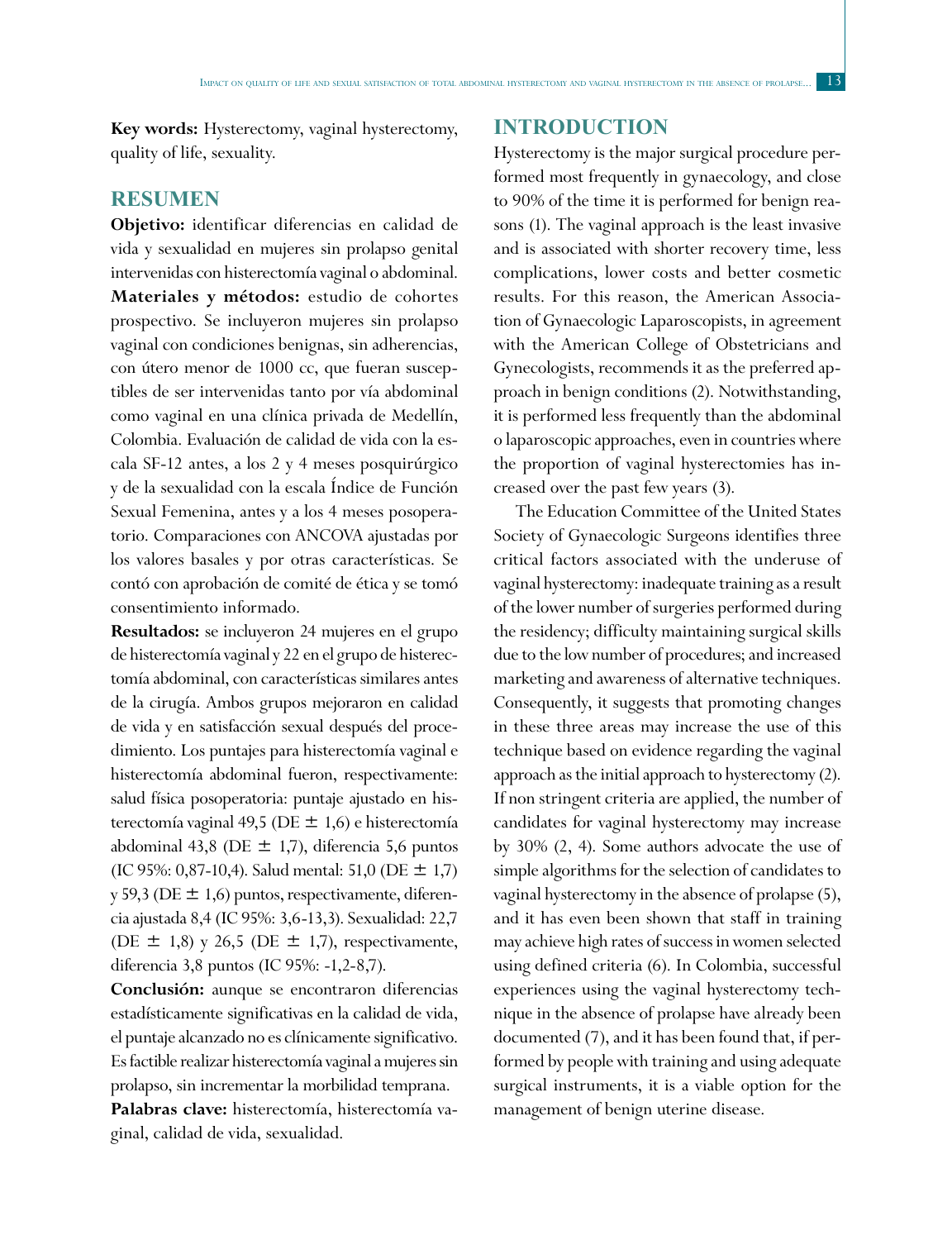Most hysterectomy procedures are performed with the aim of improving quality of life rather than saving a woman's life (8). However, reports on the impact of hysterectomy on quality of life vary significantly, ranging from reports on beneficial, negative or neutral effects (9). On the other hand, a source of concern for women before undergoing the procedure is the effect it may have on their sexuality (10), and results of studies regarding this issue are also contradictory (9). Moreover, most data on the effect of the procedure on quality of life and sexuality, as well as comparisons of the different surgical approaches and techniques, have come from patients with malignant conditions (11), hence the need for more studies in benign conditions. Having access to data on potential differences between the abdominal and the vaginal approach in relation to these aspects will result in valuable information for decision making. The objectives of this study are to assess hysterectomy for benign conditions in terms of its impact on quality of life and sexual function, and to identify any differences associated with the surgical approach to the procedure. Our hypothesis was that a difference would be found in terms of better quality of life for patients taken to vaginal hysterectomy in the absence of prolapse, compared to women undergoing total abdominal hysterectomy.

#### **MATERIALS AND METHODS**

*Study design and setting.* Observational analytical cohort study conducted at two sites of Clínica Medellín (Downtown and Poblado) between November 2013 and August 2015. Clínica Medellín is a private institution that provides high complexity services to users of the subsidized and contributive regimes of the General System of Social Security in Health (SGSSS), as well as to patients paying out of pocket, coming from the city of Medellin and the Department of Antioquia (Colombia). The research was implemented with the approval of the Research Ethics Committees of Clínica Medellín and Antioquia University Medical School.

*Inclusion and exclusion criteria.* Patients scheduled for hysterectomy due to benign conditions according to the diagnoses made by treating physicians (myomatosis, abnormal uterine bleeding, chronic pelvic pain) who had a pelvic or transvaginal ultrasound and duly completed informed consent were included. Patients with uterine prolapse, cognitive impairment preventing them from completing the questionnaires, a high clinical suspicion of adherence syndrome, an estimated uterine size greater than 1000 cc or large cannonball-shaped uterus, vaginal canal abnormalities not allowing uterine descent, with a history of radiation or prolapse, or those who refused to participate, were excluded. A convenience sampling of women who came to the research site was made, and all women who met the criteria and agreed to participate were entered in a consecutive sequence.

*Data collection and study variables*. All patients came from the gynaecology consults of an Health Management Organisation (HMO) under the contributive regime. The members of the research team who scheduled and performed the surgery explained the procedure, the research and the informed consent 2 to 4 weeks before the intervention during routine care at the clinics where the procedures were performed. Explanations regarding the content of the questionnaires and the interview were made by two different members of the research team who did not participate in scheduling or performing the surgery.

The study hypothesis was hidden from the participants when given the questionnaires, and the interviewers abstained from providing personal opinions about the surgical technique to be used, although they gave accurate information about the risks and benefits of each technique at the time of the informed consent process. Although the women had no knowledge of the study hypothesis, they were aware of the objectives of the research. The clinical and demographic data planned as part of the protocol were collected prospectively and in a standardized fashion at the time of the routine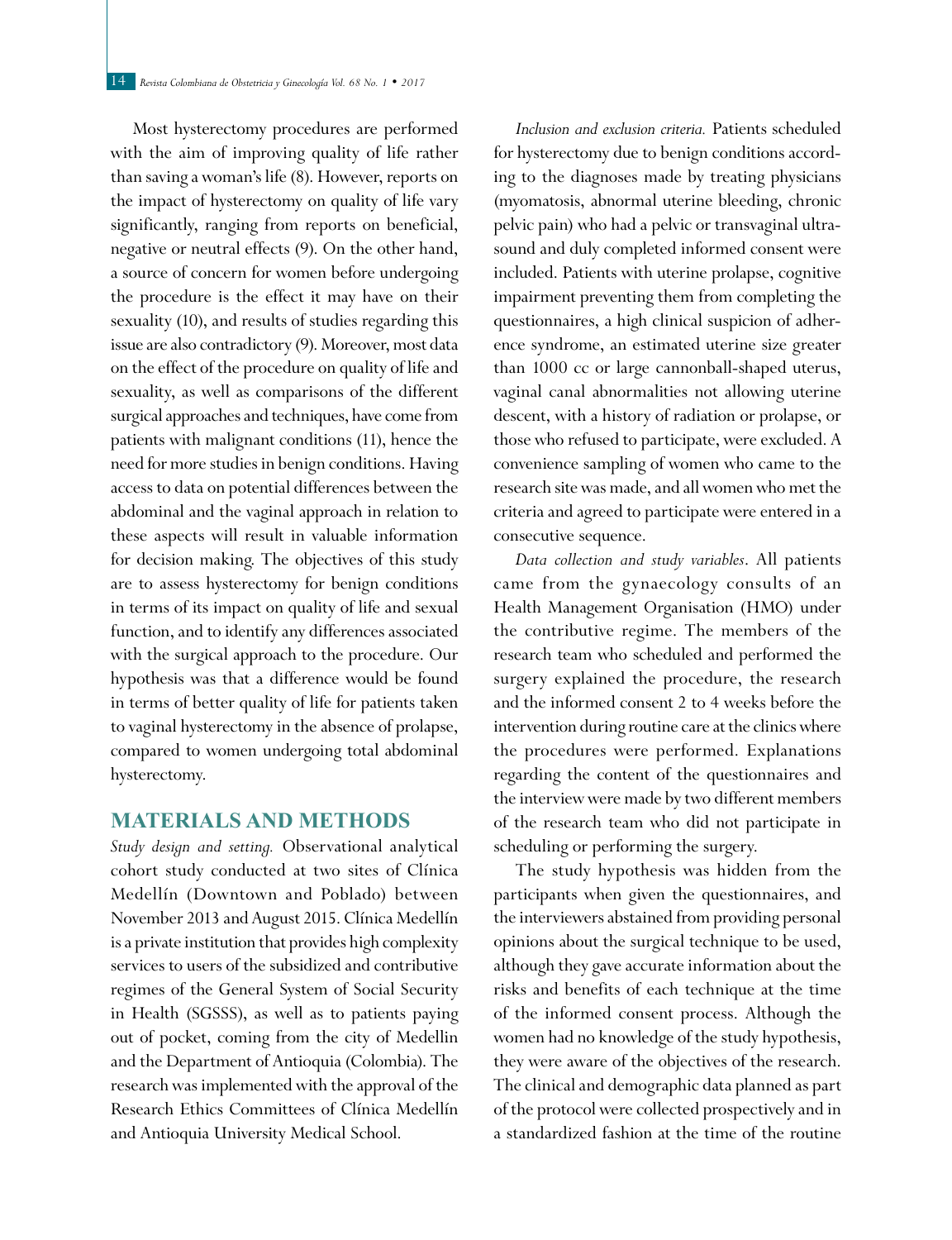visit and were entered in the electronic clinical records and then transcribed to a spreadsheet. Before initiating data collection, the researchers agreed on a standardized operational definition of the variables.

SF-12® Health Survey tool was used to assess quality of life before the intervention. The SF-12 is a generic measurement questionnaire consisting of 12 questions. Like the original tool, the Medical Outcomes Study (MOS) 36-Item Short Form - SF-36, it consists of two summary scores or measurements: physical health, with sub-scores for physical function, physical role, body pain and general health; as well as mental health, which includes sub-scores for vitality, social function, emotional role and mental health. Together they express an overall quality of life measurement (12). Likert- type answer options range between 3 and 6, depending on the item, and assess intensity or frequency. The precursor tool has already been validated in Colombia (13), and the SF-12 version, submitted to reliability testing and preliminary standardization in Colombia, considered the previous cultural adaptation (14). The Female Sexual Function Index (FSFI) questionnaire was also administered prior for sexuality assessment. This tool consists of six domains that explore libido, arousal ability, lubrication, orgasm quality, problems with penetration and satisfaction with sex life (15), and it meets reliability and validity criteria (16). Each Likert-type item consists of 5 or 6 options given a score from 0 to 5; the higher the final score on the scale, the better the sexuality, with value possibilities ranging from 2 to 36 (15). No process of validation of this scale was found to have occurred in Colombia, although a version in Spanish was identified in Chile (17), as was the application of this version in Colombia and other Latin-American countries (18, 19). The research team assessed the drafting of the questions and found them applicable to the population to be included in this study.

*Group assignment.* Agreement was reached between the patient and the treating gynaecologist regarding the approach to the surgery after confirming that the patient was suitable for either of the two approaches considered in the research. The TeLinde technique was selected for the abdominal hysterectomy approach, while the vaginal approach was the one previously described (modified Heaney technique) (7).

Postoperative evaluation consisted of routine follow-up visits at 8-10 days, and instructions to consult should any of the signs of alarm explained by the treating specialists occur. The SF-12 and FSFI tools were administered 2 and 4 months after the surgery.

*Variables*. Age (number of years), schooling, social security, uterine size (maximum diameter documented in the surgical report), chronic pelvic pain (pain in the pelvic area lasting 6 months or more), history of anxiety and depression (diagnosed by a physician or prescription of antidepressants by a physician within one year prior to the pre-operative consultation), a history of debilitating chronic diseases (included in this category were degenerative bone diseases, osteoporosis, arthritis, multiple sclerosis, fibromyalgia, systemic lupus erythematosous, neurological sequelae), dyspareunia (pain during intercourse during the months prior to the surgery), intra-operative and postoperative complications (bladder, rectal, ureteral injury and vaginal dome abscess according to diagnosis documented by the treating specialist in the medical record).

*Statistical analysis.* The hypothesis considered that patients taken to vaginal hysterectomy in the absence of prolapse would show a favourable difference of at least 10 points on the SF-12 scale compared with women taken to total abdominal hysterectomy. The 10 points were selected because they represent a clinically significant difference. For a power of 90% and a confidence of 95%, 23 patients were required in each group. The higher standard deviation for two components of the Schmidt study was selected for the calculation (physical component, mean 50, SD 9.6; and mental component mean 50, SD 10.3) (20). Likewise, 22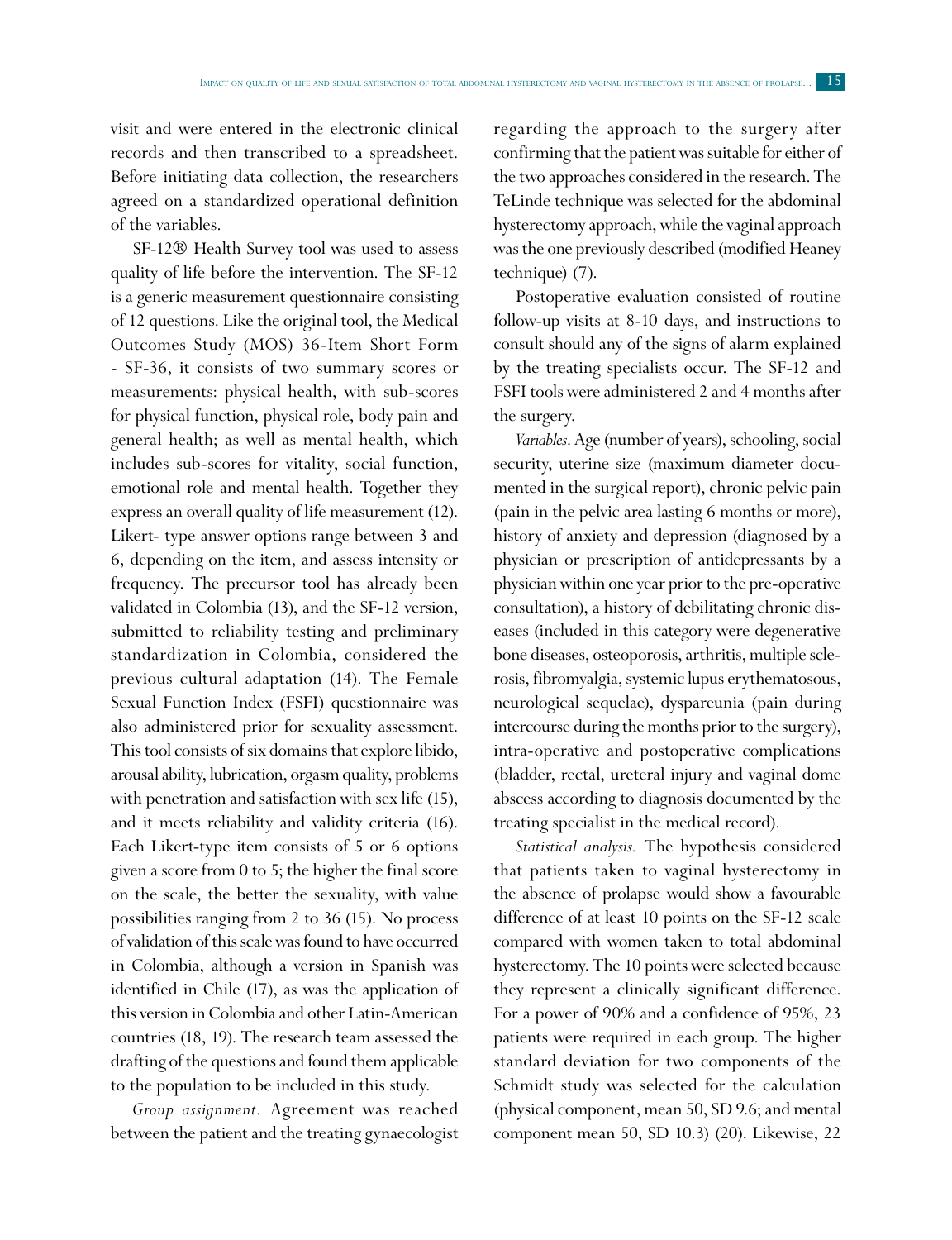women were required in each group in order to detect a difference of at least 5 points on the sexual satisfaction scale (FSFI), with a 90% power, with an assumed standard deviation of 5 (SD in the study by Blümel), and a 95% confidence level.

The data were entered in an MS Office Excel® 2010 spreadsheet and then exported, stored and processed in the PASW Statistics 22 ® (SPSS 22) software package.

For the SF-12 questionnaire analysis, the answer selected by the patient was transformed into the value recommended in the manual, the 4 items that have a reverse coding initially were recoded (a lower number means better health status), and the proposed recalibration for the answers to item 1 was performed (12). The score for the subscales was derived by adding the answers to the questions in each subscale (for example, physical function includes questions 2a and 2b). The score for each subscale was transformed into a score ranging from 0 to 100, assigning the percentage of the maximum possible value that could be reached for each subscale. Compliance with the correlation values between the subscales was verified as a criterion for assessing the quality of the data and of the transformations. The indicator variables were then weighed and added in order to obtain the summary measurement for the Mental Health and Physical Health scales. Finally, the values for each patient were standardised in accordance with the United States norm (12) and the norm published for Colombia (14). Since scores are set at a mean of 50 and a standard deviation of 10, values higher or lower than 50 reflect better or worse health condition, respectively, as compared to the reference population. Regarding the FSFI, the score for each domain is multiplied by a factor determined by the developers of the scale, and the final result in the arithmetic sum of all the domains (15). Different studies have proposed that a score of 26.55 or lower may qualify as sexual dysfunction in a woman (21).

All the patients were included in the data analysis. The Shapiro-Wilk test was used for assessing data distribution for the quantitative variables and, based on the results, those with normal distribution are summarised as means and standard deviation (SD), and those with no normal distribution or which were discreet are summarised as medians and 25th and 75th percentiles (p25-p75). For comparisons between the groups, the Student *t* test was used for quantitative variables with normal distribution and the Mann-Whitney U test was used for those with no normal distribution. Qualitative variables were described using absolute frequencies and proportions, and chi square was used for comparisons given that no cells with expected values lower than 5 were found in any of the comparisons. The ANCOVA analysis was conducted for comparing FSFI and SF-12 scores between the abdominal and vaginal hysterectomy groups; in this analysis, the dependent variable was the number obtained with the measurements on the scales (SF-12 two months after surgery, and FSFI 4 months after surgery), the factor was the type of surgery, and in all cases, adjustment was made for the baseline measurement in the respective scales. Data normality assumptions were verified within each group, including independence, linearity between the dependent variable and the covariable, variance homogeneity (Levane test) and slope homogeneities. Adjusted analyses were performed by including in the ANCOVA model any other characteristics that could potentially modify the effect of the surgical technique on quality of life or sexuality. The effect size of the differences between the groups was estimated using Cohen's D test. All tests were made using two tails and a significance level of 0.05. The results for the FSFI scale domains are presented for descriptive purposes, but no formal statistical comparisons were made because the *a priori* hypotheses only considered the analysis of overall scores on the scales. No imputation was made for the data of the only woman who was lost to follow-up.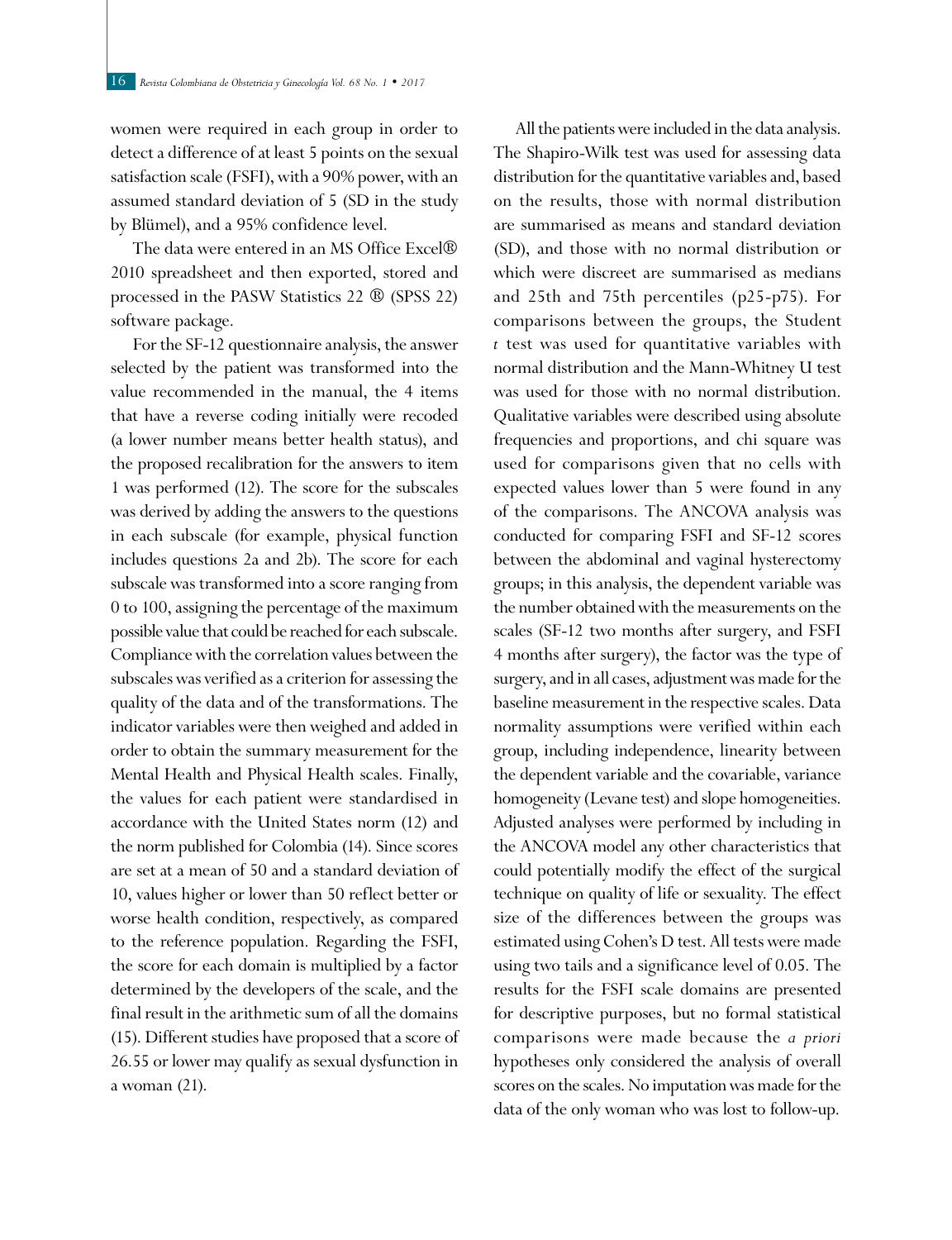#### **RESULTS**

During the study period, the surgical team performed 108 hysterectomy procedures. Of these, 75 (69.4%) were performed through the vaginal approach, 29 (26.8 %) through the abdominal approach, 3 were laparoscopy-assisted and 1 was a fully laparoscopic procedure. Overall, 46 patients were included in the study, 24 in the vaginal hysterectomy group in the absence of prolapse, and 22 in the abdominal hysterectomy group. No measurements on the scales were obtained at 4 months for one of the patients in the abdominal hysterectomy group. Groups were similarin terms of baseline social and demographic characteristics (Table 1). There were no statistically significant differences in the baseline measurements of quality of life and sexuality.

The administration of the SF-12 scale at 2 and 4 months revealed changes with regard to the baseline value after the first two months (Figure 1), and there were no statistically significant differences in the comparison between the 2 and 4-month assessments, either for the mental health domain  $(p = 0.686)$  or for the physical health domain  $(p = 0.679)$ , with a high correlation (Spearman correlation coefficient 0.87); consequently, only the findings at the 2-month time point were considered for analysing the effect of the surgical technique (Table 2). Improvement was observed in both groups as compared to the baseline level (Table 1), and statistically significant differences were found between the groups in terms of both physical and mental health. The direction of the results did not change when other variables were added to the adjustment (age, uterine size, surgical indication, marital status), and there was only a minimum, not statistically significant, change in magnitude regarding the value adjusted only for the baseline score. Postoperative physical health: score adjusted by baseline value in the vaginal hysterectomy group, 49.5 (SD  $\pm$  1.6) and 43.8 (SD  $\pm$  1.7) for the abdominal hysterectomy group, with an adjusted difference of 5.6 points (95% CI: 0.87-10.4). Adjusted scores by baseline values for mental health: 51.0 (SD  $\pm$  1.7) and 59.3 (SD  $\pm$  1.6) points, for abdominal hysterectomy and vaginal hysterectomy respectively, with an adjusted difference of 8.4 (95% CI: 3.6-13.3). Adjusted scores by baseline values for sexuality: 22.7 (SD  $\pm$  1.8) and 26.5 (SD  $\pm$  1.7), for abdominal hysterectomy and vaginal hysterectomy respectively, with an adjusted difference of 3.8 points (95% CI -1.2-8.7).

Only three women had resumed their sexual activity within the first two months after the procedure. For this reason, a comparison during this predetermined period is not valid and results are shown only for the 4-month assessment. Seven women were not sexually active within the four weeks prior to the surgery or before the assessment at four months after the procedure; an additional six women did not have intercourse in the four weeks prior to the surgery and 1 did not have intercourse in the period prior to the postoperative measurement. Sexuality comparisons were made for all the women included in the study and for the subgroups that had sexual activity both before and after the surgery (17 women in the abdominal hysterectomy group and 15 in the vaginal hysterectomy without prolapse group) and for those that did in either of the two assessment time points. Both groups showed improvement as compared to baseline values; similarly, results did not change when other variables were adjusted. Table 3 shows the scores obtained in each of the domains of the FSFI scale for the two groups and the range of possible minimum and maximum values that may be taken by the domains.

#### **DISCUSSION**

Our hypothesis that patients taken to vaginal hysterectomy in the absence of prolapse would show a difference of at least 10 points on the SF-12 scale as compared to the women taken to total abdominal hysterectomy, and a difference of 5 points on the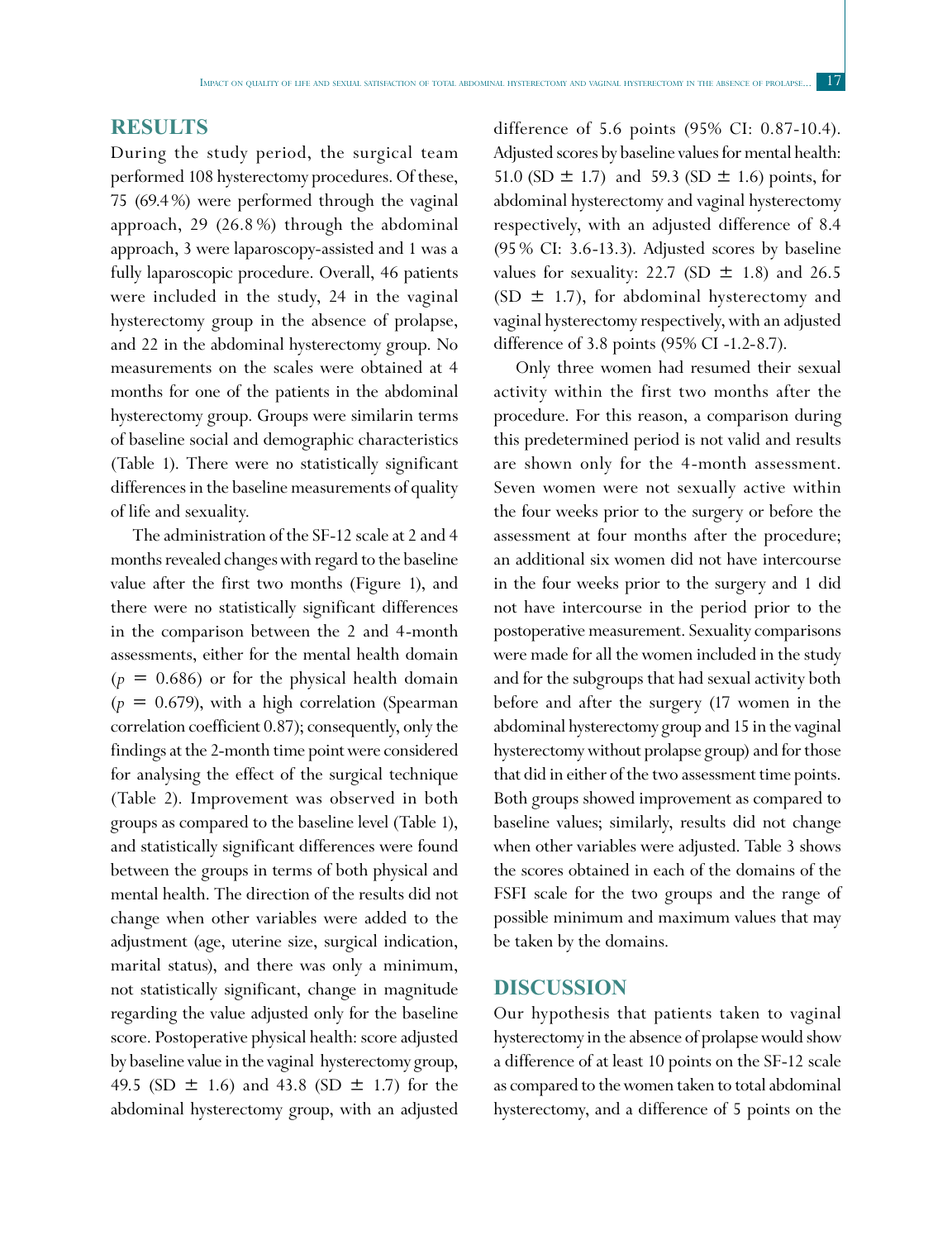| Table 1.<br>Baseline characteristics of the participants |                        |                         |                 |  |  |  |
|----------------------------------------------------------|------------------------|-------------------------|-----------------|--|--|--|
| Characteristics                                          | <b>TAH</b><br>$n = 23$ | <b>VHAP</b><br>$n = 24$ | p Value         |  |  |  |
| Age: Mean $(\pm SD)^*$                                   | 41.2 ( $\pm$ 6.0)      | 44.6 ( $\pm$ 4.8)       | 0.048           |  |  |  |
| <b>Marital</b> status                                    |                        |                         |                 |  |  |  |
| In wedlock                                               | 15 (65%)               | 17 (70%)                |                 |  |  |  |
| Not in wedlock                                           | 8(35%)                 | $7(30\%)$               | 0.791           |  |  |  |
| Occupation                                               |                        |                         |                 |  |  |  |
| Housewife                                                | 11 (65%)               | 11 (69%)                | 0.805<br>5(31%) |  |  |  |
| Others                                                   | 6 (35%)                |                         |                 |  |  |  |
| Prior gynaecological disease                             |                        |                         |                 |  |  |  |
| Hemorrhage or abnormal uterine bleeding                  | $0(0\%)$               | 23 (95,8%)              |                 |  |  |  |
| Chronic pelvic pain                                      | 15 (65%)               | 14 (58%)                | 0.627           |  |  |  |
| Anxiety and depression                                   | 2(9%)                  | $0(0\%)$                | 0.086           |  |  |  |
| Dyspareunia                                              | $7(30\%)$              | 9(38%)                  | 0.609           |  |  |  |
| Prior chronic debilitating disease                       |                        |                         |                 |  |  |  |
| Cerebrovascular disease                                  | 1 $(4%)$               | $0(0\%)$                |                 |  |  |  |
| Systemic Lupus Erythematosous                            | 2(9%)                  | $0(0\%)$                | 0.105           |  |  |  |
| None                                                     | 20 (87%)               | 24 (100%)               |                 |  |  |  |
| Indication for hysterectomy                              |                        |                         |                 |  |  |  |
| Abnormal uterine bleeding                                | 22 (96%)               | 20 (83%)                |                 |  |  |  |
| Myomatosis                                               | 1(4%)                  | 3(13%)                  | 0.286           |  |  |  |
| Tracheocele                                              | $0(0\%)$               | 1 $(4%)$                |                 |  |  |  |
| Intra-operative complications                            | $0(0\%)$               | $0(0\%)$                |                 |  |  |  |
| Uterine size - Mean in cm (SD)                           | 11(2.8)                | 10(2)                   | 0.106           |  |  |  |
| Quality of life SF-12                                    |                        |                         |                 |  |  |  |
| Physical Component - Mean (SD)                           | 35.2(10.5)             | 31.5(11.8)              | 0.239           |  |  |  |
| Mental Component - Mean (SD)                             | 41.2(11.8)             | 45.7 (12.6)             | 0.213           |  |  |  |
| <b>Sexualily FSFI**</b>                                  |                        |                         |                 |  |  |  |
| Desire. Median (p25-p75)                                 | $3.3(2.4-4.4)$         | $3.3(1.5-4.2)$          | 0.920           |  |  |  |
| Arousal. Median (p25-p75)                                | $3(1.1-4.7)$           | $2.4(0-3.9)$            | 0.430           |  |  |  |
| Lubrication. Median (p25-p75)                            | $3.5(1.1-5.1)$         | $3.5(0-5.6)$            | 0.704           |  |  |  |
| Orgasm. Median (p25-p75)                                 | $3.4(0.9-5.3)$         | $2.4(0-4.3)$            | 0.199           |  |  |  |
| Pain. Median (p25-p75)                                   | $3.0(0.9-4.5)$         | $2.4(0-4.4)$            | 0.415           |  |  |  |
| Satisfaction. Median (p25-p75)                           | $3.6(2.3-5.0)$         | $3.2(1.3-5.5)$          | 0.573           |  |  |  |
| Overall sexuality. Median (p25-p75)                      | $21.0(8.3-28.0)$       | $18.3(4.4-25.3)$        | 0.385           |  |  |  |
| Overall sexuality. Mean (SD)                             | 19.0 ( $\pm$ 10.5)     | 16.5 ( $\pm$ 11.6)      | 0.428           |  |  |  |

\* T of student

 $\hspace{0.1mm}^{\ast\ast}$  U of Mann-Whitney

TAH: Total abdominal hysterectomy.

VHAP: Vaginal hysterectomy in the absence of prolapse.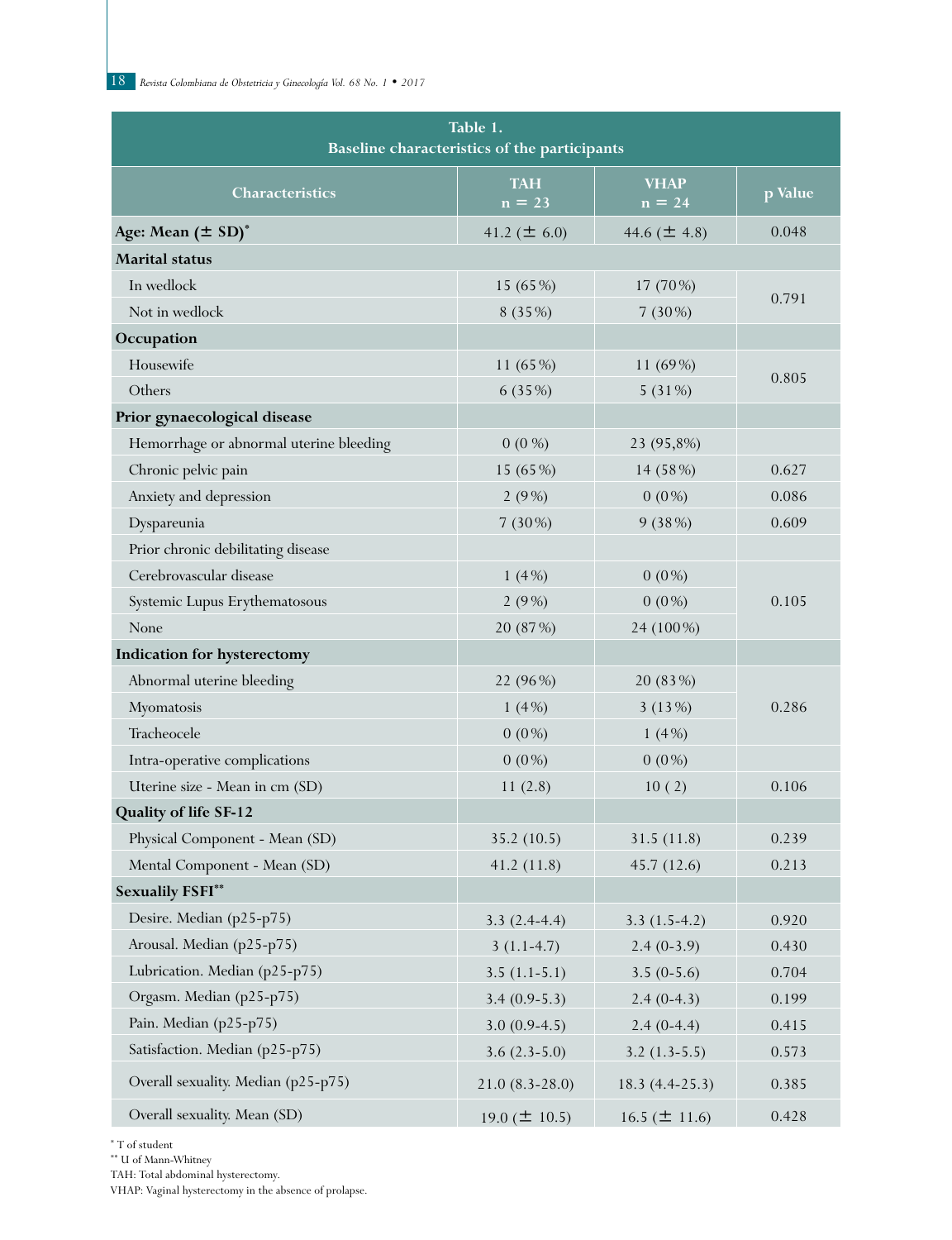**Table 2.** 

| Comparison of SF-12 scores two months after surgery and of the IFSI scores four months<br>after surgery between the vaginal hysterectomy groups and total abdominal hysterectomy |                                     |                                      |                                         |                                                   |                                                                        |       |                         |  |
|----------------------------------------------------------------------------------------------------------------------------------------------------------------------------------|-------------------------------------|--------------------------------------|-----------------------------------------|---------------------------------------------------|------------------------------------------------------------------------|-------|-------------------------|--|
| <b>Variables</b>                                                                                                                                                                 | <b>TAH</b><br>Mean (SD)<br>$n = 22$ | <b>VHAP</b><br>Mean (SD)<br>$n = 24$ | <b>TAH</b><br>Mean<br>adjusted*<br>(SD) | <b>VHAP</b><br>Mean<br>adjusted <sup>*</sup> (SD) | <b>Difference</b><br>$(IC 95\%)*$                                      | $P^*$ | <b>Effect</b><br>size** |  |
| Physical<br>health                                                                                                                                                               | 43.7 ( $\pm$ 8.4)                   | 49.6 ( $\pm$ 7.2)                    | 43.8 ( $\pm$ 1.7)                       | 49.5 ( $\pm$ 1.6)                                 | $5.6(0.87-10.4)$                                                       | 0.022 | 3.54                    |  |
| Mental<br>health                                                                                                                                                                 | 50.8 ( $\pm$ 10.3)                  | 59.5 ( $\pm$ 1.9)                    | $51.0 (\pm 1.7)$                        | 59.3 ( $\pm$ 1.6)                                 | $8.4(3.6-13.3)$                                                        | 0.01  | 5.15                    |  |
| $IFSI$ (all)                                                                                                                                                                     | $23.4 (\pm 10.4)$                   | 24.7 ( $\pm$ 10.2)                   | $22.7 (\pm 1.8)$                        | $26.5 (\pm 1.7)$                                  | 3.8 $(-1.2 \text{ a } 8.7)$                                            | 0.13  | 2.22                    |  |
| IFSI (with<br>sexual activity<br>before and<br>after)                                                                                                                            | $26.6 (\pm 7.3)$                    | $27.5 (\pm 8.9)$                     | $25.9 (\pm 1.8)$                        | 28.1 ( $\pm$ 1.6)                                 | 2.2 $(-2.6 a 7.0)$                                                     | 0.36  | 1.41                    |  |
| <b>IFSI</b><br>(with sexual<br>activity<br>before or<br>after)                                                                                                                   | $27.3 (\pm 5.3)$                    |                                      |                                         |                                                   | 29.8 ( $\pm$ 5.9) 27.4 ( $\pm$ 1.3) 29.6 ( $\pm$ 1.3) 2.2 (-1.5 a 5.9) | 0.23  | 1.73                    |  |

\* Value adjusted for initial measurement according to the ANCOVA analysis

\*\* Effect size: The effect size of the differences between the groups was estimated using Cohen's D test

TAH: Total abdominal hysterectomy.

FSFI, construable as clinically significant, was not proven in this study. Although differences in the two domains that measured quality of life reach statistical significance, the numerical difference is very low. Therefore, it can be concluded that there is no clinically significant difference between the two techniques as relates to those aspects.

The majority of studies comparing results with the different approaches to hysterectomy have focused on complications, surgical time, length of hospital stay and cost-effectiveness. Quality of life or impact on sexuality are not part of the 22 outcomes included in the most recent systematic review by the Cochrane Collaboration comparing surgical approaches to hysterectomy for benign conditions, despite the fact that it included 47 studies with 5102 women (1). The outcomes closest to these areas were return to normal activity, which was faster after vaginal hysterectomy compared to the abdominal approach, and satisfaction, for which no differences were found. In those studies, inclusion and exclusion criteria were the same for both groups, suggesting that women without uterine prolapse were included in the two groups; moreover, it is clear in some studies that the aim of the research is precisely to study that situation (22).

Health-related quality of life is defined as that associated with the healthcare conditions, based on the subjective experience of the patients about their overall health status; it is considered essential for adequate assessment of the effects of the disease and of any medical interventions (23). Only one clinical trial related specifically to women without uterine prolapse, and with quality of life and overall satisfaction as the primary endpoint, was found in the literature (8). The median for "functional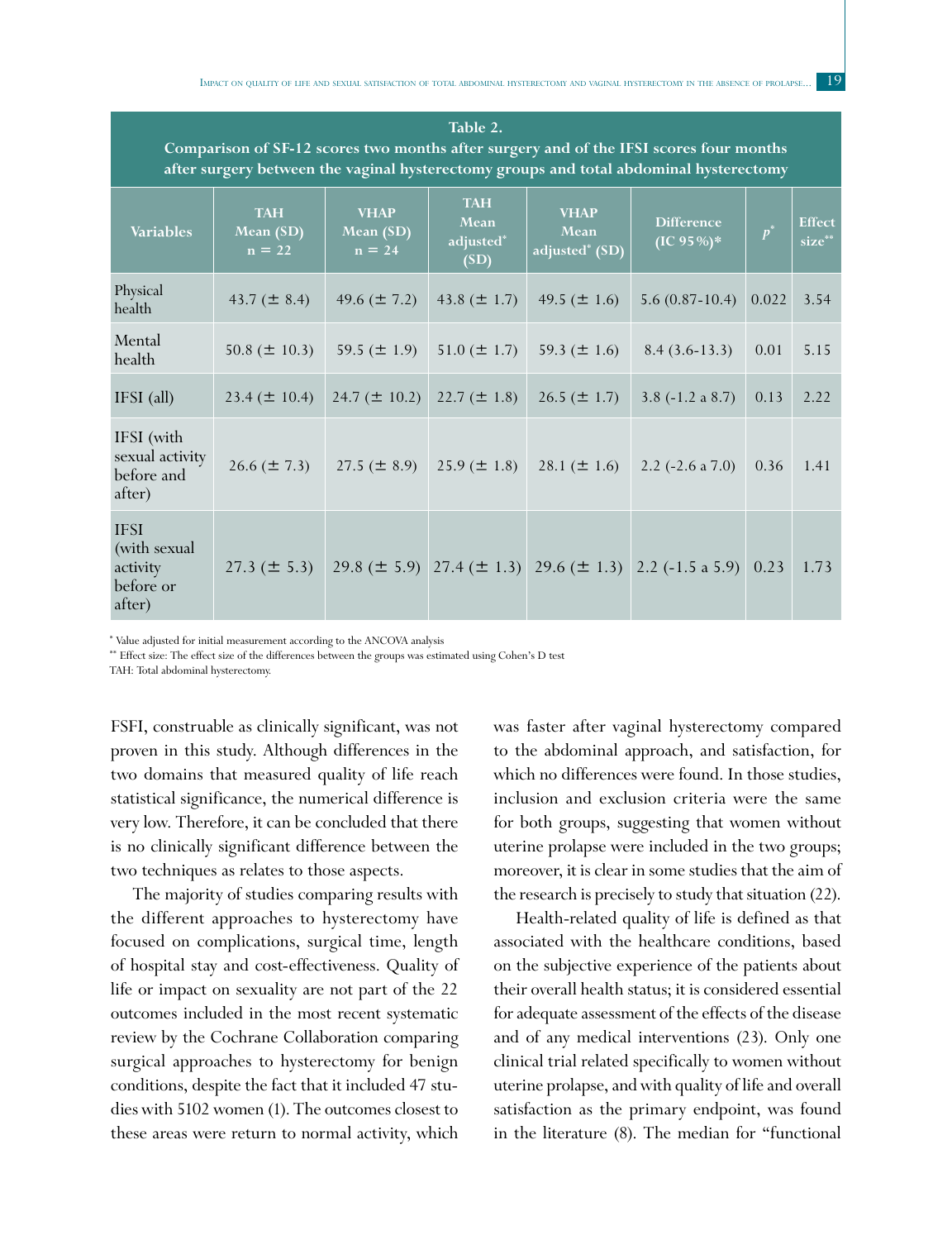



**1a. Physical Health**

**1b. Mental Health**

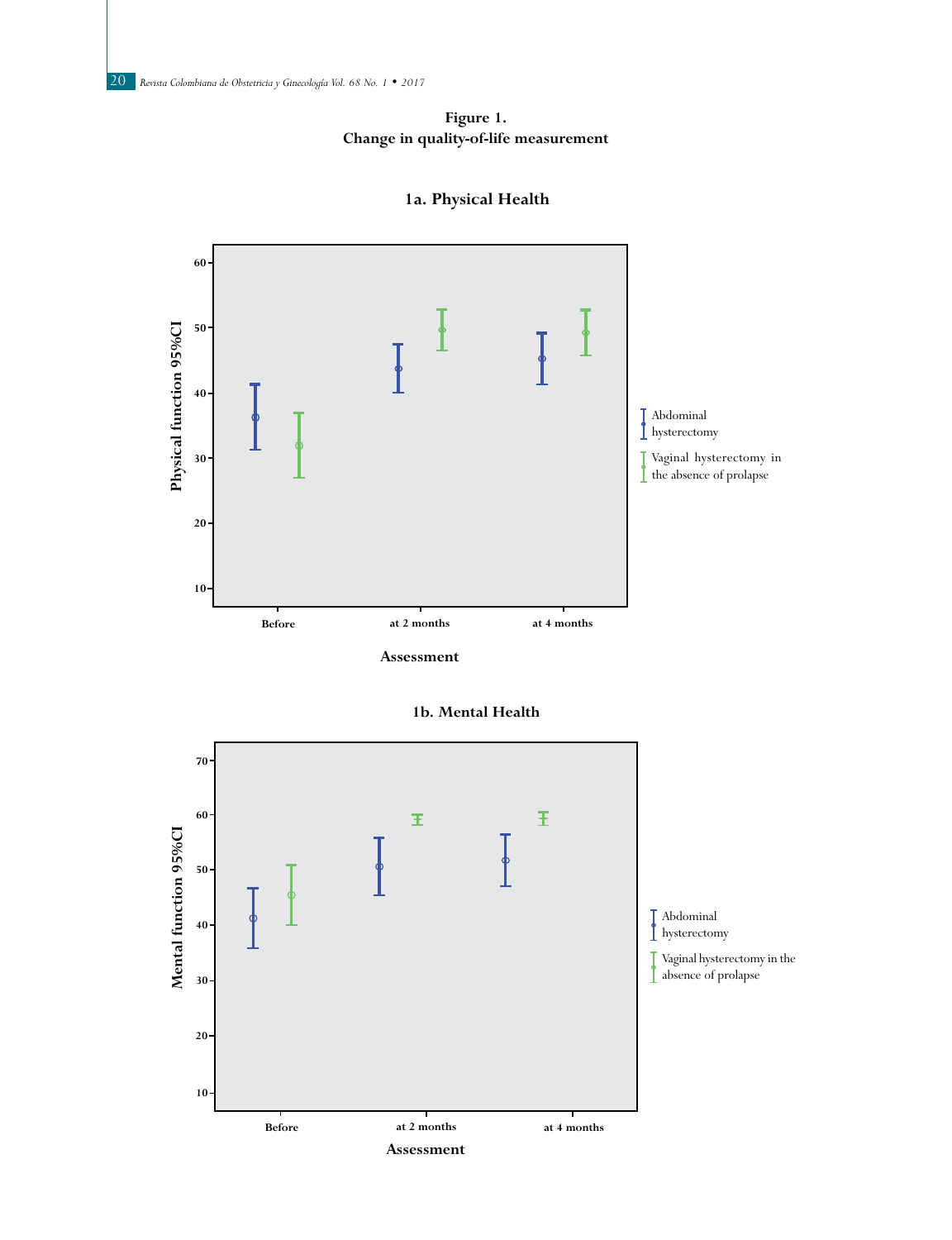| Table 3.<br>Items on the FSFI scale four months after surgery, total abdominal hysterectomy vs.<br>vaginal hysterectomy in the absence of prolapse |                        |                         |                                               |  |  |  |  |
|----------------------------------------------------------------------------------------------------------------------------------------------------|------------------------|-------------------------|-----------------------------------------------|--|--|--|--|
| <b>Variables</b>                                                                                                                                   | <b>TAH</b><br>$n = 18$ | <b>VHAP</b><br>$n = 22$ | Range of possible<br>values in the<br>domain* |  |  |  |  |
| Desire: Median (p25-p75)                                                                                                                           | $4.2(3.6-5.4)$         | 4.8 $(4.2-6.0)$         | $1.2 - 6.0$                                   |  |  |  |  |
| Arousal: Median (p25-p75)                                                                                                                          | $4.4(3.9-5.0)$         | $5.4(4.2-5.7)$          | $0.0 - 6.0$                                   |  |  |  |  |
| Lubrication: Median (p25-p75)                                                                                                                      | $5.4(3.9-5.7)$         | $5.4(4.5-6.0)$          | $0.0 - 6.0$                                   |  |  |  |  |
| Orgasm: Median (p25-p75)                                                                                                                           | 4.8 $(4.1 - 5.5)$      | $5.2(4.4-6.0)$          | $0.0 - 6.0$                                   |  |  |  |  |
| Pain: Median (p25-p75)                                                                                                                             | 4.4 $(3.7-6.0)$        | 4.8 $(4.4-6.0)$         | $0.0 - 6.0$                                   |  |  |  |  |
| Satisfaction: Median (p25-p75)                                                                                                                     | 4.8 $(4.5-5.9)$        | $5.6(4.8-6.0)$          | $0.0 - 6.0$                                   |  |  |  |  |
| Desire**: Median (p25-p75)                                                                                                                         | $3.3(2.4-4.4)$         | $3.3(1.5-4.2)$          | $0.0 - 6.0$                                   |  |  |  |  |

\* Range of possible values in the domain taken from Rosen *et al* (15)

\*\* For all the women in the study

TAH: Total abdominal hysterectomy

VHAP: Vaginal hysterectomy in the absence of prolapse

capacity" one month after surgery was 72.5 (p25- 75: 55-90) in the 30 women in the abdominal hysterectomy group, and 95 (75 to 100) in the 30 women in the vaginal hysterectomy group, with a statistically significant difference  $(p = 0,002)$ . For the "physical aspect", the median was 37.5 (0- 100) and 100 (25-100) (*p* = 0,008), respectively. No differences were found regarding overall satisfaction, assessed with a non-validated scale, although the study found that a larger proportion of women would select the same surgical approach again. Unlike our study, they used the SF-36 tool, including some of its subdomains, but not so the physical and mental domains, as recommended; no adjustment was made for baseline levels and, therefore, results are not comparable.

In the e-VALuate clinical trials there was no headto-head comparison between the women taken to either abdominal or vaginal hysterectomy, but rather an independent comparison between those groups and other groups in which a laparoscopic procedure was performed (24). All the procedures were associated with improvement in the physical and mental components of the SF-12 tool and the body image score measured four months after surgery when compared to baseline, with a highly significant difference for the physical component score on the SF-12 at six weeks in favour of laparoscopic surgery vs. abdominal hysterectomy, but no difference when compared to the vaginal approach. Similar to that large clinical trial (1346 women taken to surgery and 937 with a one-year follow-up), our study did not find differences in the mental health domain.

Women express their concern for any effects that hysterectomy may have on sexuality. The systematic review mentioned above did not include the impact on sexuality as an endpoint. In the e-VALuate trial, all procedures were associated with improvement in sexual activity at four months, relative to baseline; scores at six weeks were higher for laparoscopic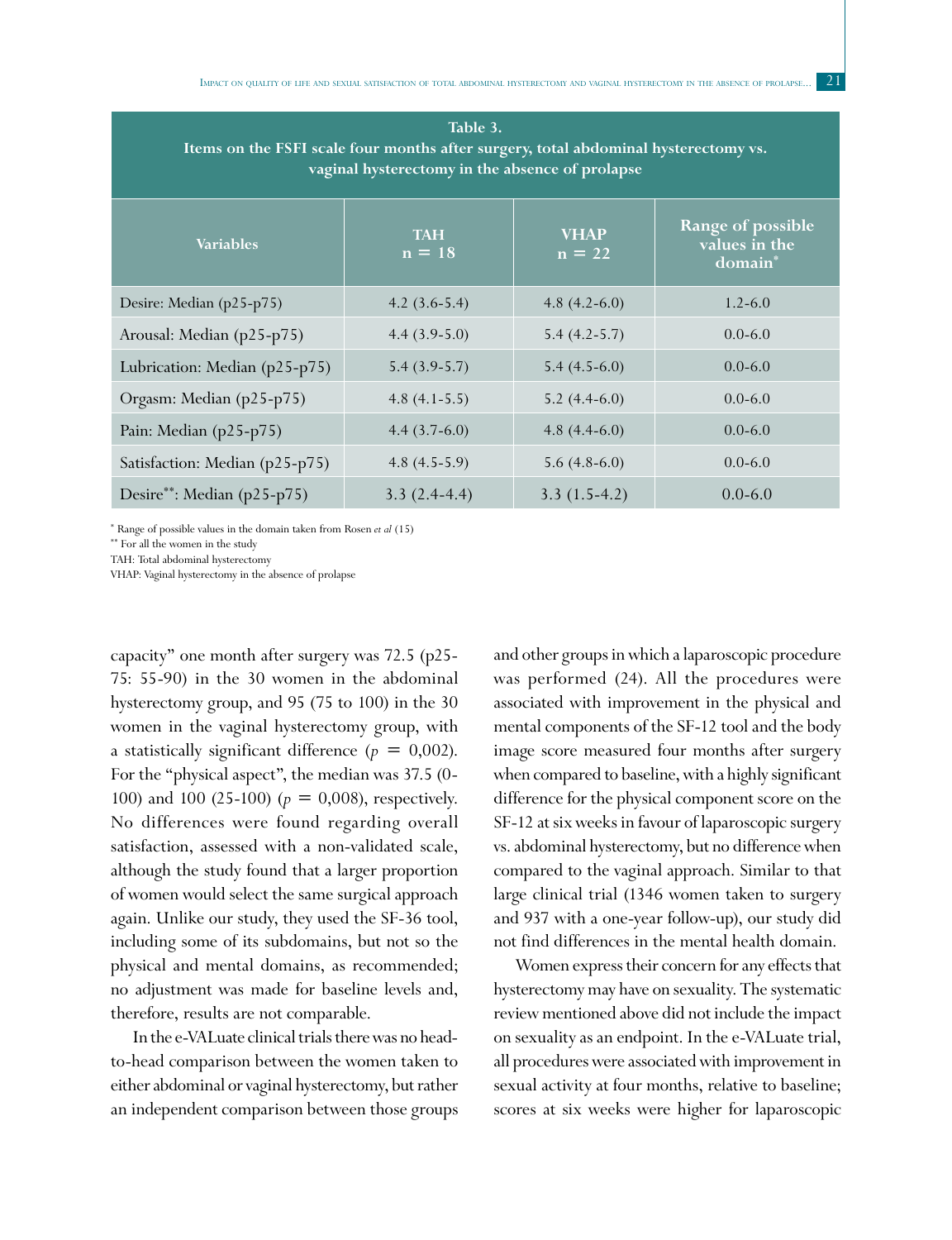surgery than for abdominal hysterectomy, and there was no evidence of a difference with vaginal hysterectomy (1). A six-month prospective observational study conducted in 2003 in the Netherlands did not find a difference between vaginal, total abdominal and subtotal hysterectomy in relation to sexual wellbeing (25). Ultimately, the authors conclude that sexual pleasure improves after hysterectomy regardless of the surgical approach, a result that is similar to what we found in our study.

Several considerations must be borne in mind when interpreting the results of our study: the main limitation is obviously the observational nature of the study, and it is clear that conclusions with the highest validity regarding the interventions are derived from clinical trials. The study lacks statistical power to identify differences in terms of complications, although that was not the objective, and that is an area that has been sufficiently documented in the literature. The population was intervened by the same surgical team and, although the inclusion criteria restriction resulted in two very similar groups, it is not possible to rule out a potential confounder in the form of an unmeasured characteristic. The follow-up period was only four months, although it is unlikely that results may change with a longer time period and that any changes that may happen after that time might be attributable exclusively to the surgical technique. Criteria restriction to ensure that each woman could be taken indistinctly to abdominal or vaginal hysterectomy and that the surgical team had equal experience in both approaches limits potential selection bias. This may be reinforced by the similarity of characteristics among the groups and the absence of changes in the results with the multivariate analyses performed. The strengths of the study include its prospective nature, which enabled measurement of quality of life and sexuality before the surgery, the sample size calculated for obtaining clinically significant differences, and the loss of only one woman to follow-up.

Although each surgeon selects the approach based mainly on his or her own experience and skills and on patient characteristics, including uterine size and descent, concomitant extrauterine pelvic diseases, surgical history, obesity, parity, need for concomitant oophorectomy, availability of surgical instruments (1), it is important to continue to encourage them to use the vaginal approach. The Heaney technique for vaginal hysterectomy in the absence of prolapse, together with the modifications introduced by the Londrina school in Brazil, is an excellent option considering the well-known benefits and minimum complications of this approach, as evidenced in this study. Achieving this goal will require improved training during residence, as well as overcoming the barriers that still persist among many specialists (26, 27).

#### **CONCLUSION**

Although statistically significant differences were found in terms of quality of life, the score reached is not clinically significant

#### **REFERENCES**

- 1. Aarts JWM, Nieboer TE, Johnson N, Tavender E, Garry R, Mol BWJ, et al. Surgical approach to hysterectomy for benign gynaecological disease. Cochrane database Syst Rev. 2015;8:CD003677.
- 2. Moen M, Walter A, Harmanli O, Cornella J, Nihira M, Gala R, et al. Considerations to improve the evidence-based use of vaginal hysterectomy in benign gynecology. Obstet Gynecol. 2014;124:585-8.
- 3. Pynnä K, Vuorela P, Lodenius L, Paavonen J, Roine RP, Räsänen P. Cost-effectiveness of hysterectomy for benign gynecological conditions: a systematic review. Acta Obstet Gynecol Scand. 2014;93:225-32.
- 4. Dayaratna S, Goldberg J, Harrington C, Leiby BE, McNeil JM. Hospital costs of total vaginal hysterectomy compared with other minimally invasive hysterectomy. Am J Obstet Gynecol. 2014;210:120.e1-6.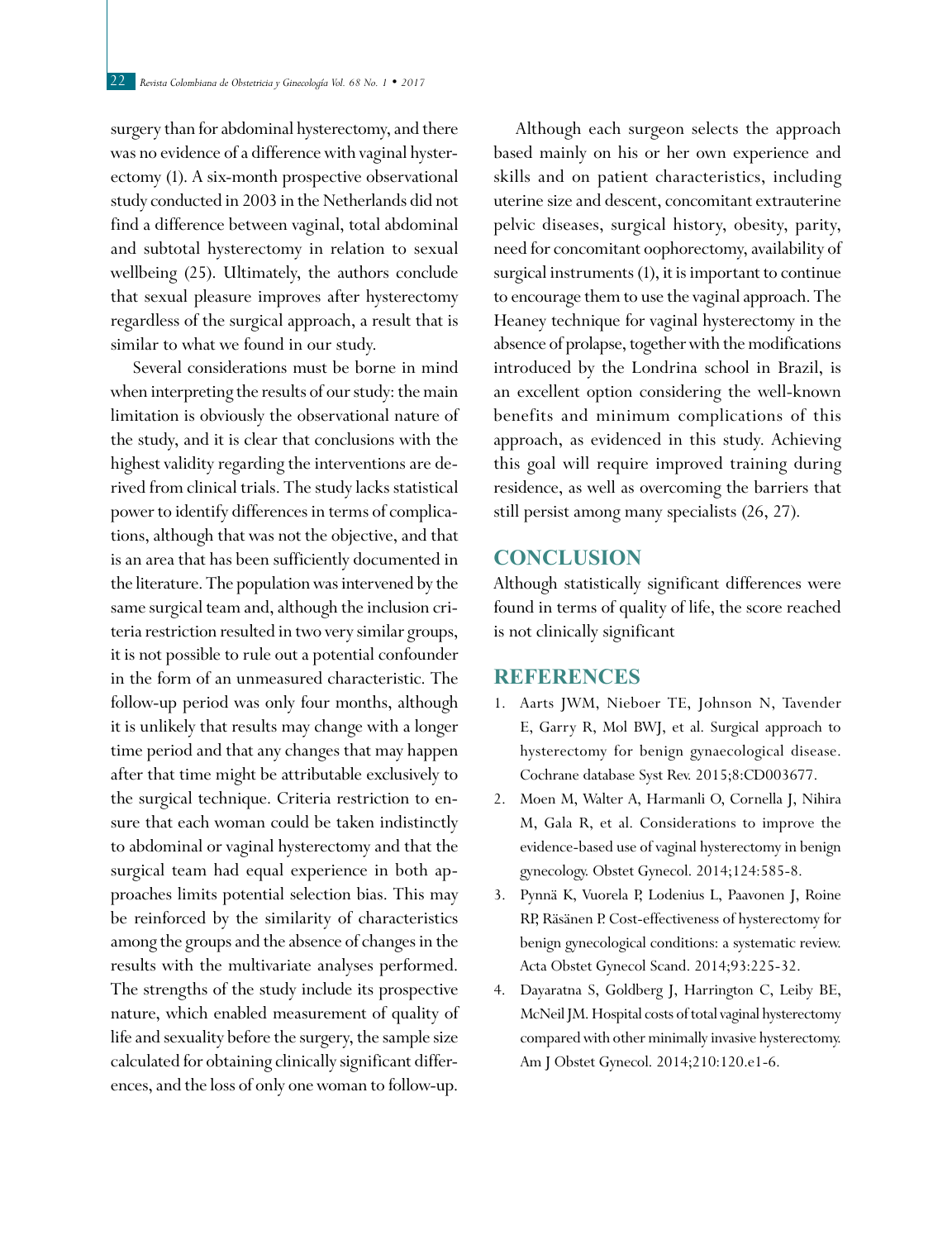- 5. DeLancey JO, Skinner BD. Selecting the route for hysterectomy: A structured approach. Contemp Obs Gynecol. 2013;58:24-32.
- 6. Kovac SR, Barhan S, Lister M, Tucker L, Bishop M, Das A. Guidelines for the selection of the route of hysterectomy: application in a resident clinic population. Am J Obstet Gynecol. 2002;187:1521-7.
- 7. Correa-Ochoa JL, Tirado-Mejía JA, Mejía-Zúñiga JF, Tirado-Hernández M, Gómez-Ibarra EA, Arango-Martínez A. Histerectomía vaginal sin prolapso: estudio de cohorte. Medellín (Colombia) 2008-2010. Rev Colomb Obstet Ginecol. 2011;62:45-50.
- 8. Silva-Filho AL, Werneck RA, de Magalhães RS, Belo A V, Triginelli S a. Abdominal vs vaginal hysterectomy: a comparative study of the postoperative quality of life and satisfaction. Arch Gynecol Obstet. 2006;274:21-4.
- 9. Radosa JC, Meyberg-Solomayer G, Kastl C, Radosa CG, Mavrova R, Gräber S, et al. Influences of different hysterectomy techniques on patients' postoperative sexual function and quality of life. J Sex Med. 2014;11:2342-50.
- 10. Lonnée-Hoffmann R, Pinas I. Effects of hysterectomy on sexual function. Curr Sex Heal Reports. 2014; 6:244-51.
- 11. Jones GL, Kennedy SH, Jenkinson C. Health-related quality of life measurement in women with common benign gynecologic conditions: a systematic review. Am J Obstet Gynecol. 2002;187:501-11.
- 12. Ware JE, Kosinski M, Turner-Bowker DM, Gandek B. User's Manual for the SF-12v2® Health Survey (With a Supplement Documenting SF-12® Health Survey). Lincoln RQI, editor; 2002. p. 250.
- 13. Lugo LH, García HI, Gómez RC. Confiabilidad del cuestionario de calidad de vida en salud SF-36 en Colombia. Rev Fac Nac Salud Pública. 2006;24:37-50.
- 14. Ramírez-Vélez R, Agredo-Zúñiga RA, Jerez-Valderrama AM. Confiabilidad y valores normativos preliminares del cuestionario de salud SF-12 (Short Form 12 Health Survey) en adultos Colombianos. Rev Salud Pública. 2010;12:807-19.
- 15. Rosen R, Brown C, Heiman J, Leiblum S, Meston C, Shabsigh R, et al. The Female Sexual Function Index

(FSFI): a multidimensional self-report instrument for the assessment of female sexual function. J Sex Marital Ther. 2000;26:191-208.

- 16. Daker-White G. Reliable and valid self-report outcome measures in sexual (dys)function: a systematic review. Arch Sex Behav. 2002;31:197-209.
- 17. Blümel JE, Binfa L, Cataldo P, Carrasco A. Índice de función sexual femenina: un test para evaluar la sexualidad de la mujer. Rev Chil Obstet Ginecol. 2004;69:118-25.
- 18. Blümel JE, Chedraui P, Baron G, Belzares E, Bencosme A, Calle A, et al. Sexual dysfunction in middle-aged women: a multicenter Latin American study using the Female Sexual Function Index. Menopause. 2009;16:1139-48.
- 19. Garcia S, Moreno S, Aponte H. Prevalence of sexual dysfunction in female outpatients and personnel at a Colombian hospital: correlation with hormonal profile. J Sex Med. 2008;5:1208-13.
- 20. Schmidt S, Vilagut G, Garin O, Cunillera O, Tresserras R, Brugulat P, et al. [Reference guidelines for the 12-Item Short-Form Health Survey version 2 based on the Catalan general population]. Med Clin (Barc). 2012;139:613-25.
- 21. Wiegel M, Meston C, Rosen R. The female sexual function index (FSFI): Cross-validation and development of clinical cutoff scores. J Sex Marital Ther. 2005;31:1-20.
- 22. Miskry T, Magos A. Randomized, prospective, double-blind comparison of abdominal and vaginal hysterectomy in women without uterovaginal prolapse. Acta Obstet Gynecol Scand. 2003;82:351-8.
- 23. Lugo LE, García HI, Gómez C. Calidad de vida y calidad de vida relacionada con la atención en salud. IATREIA. 2002;15:96-102.
- 24. Garry R, Fountain J, Mason S, Hawe J, Napp V, Abbott J, et al. The eVALuate study: two parallel randomised trials, one comparing laparoscopic with abdominal hysterectomy, the other comparing laparoscopic with vaginal hysterectomy. BMJ. 2004;328:129.
- 25. Roovers JWR, van der Bom JG, van der Vaart CH, Heintz APM. Hysterectomy and sexual wellbeing: